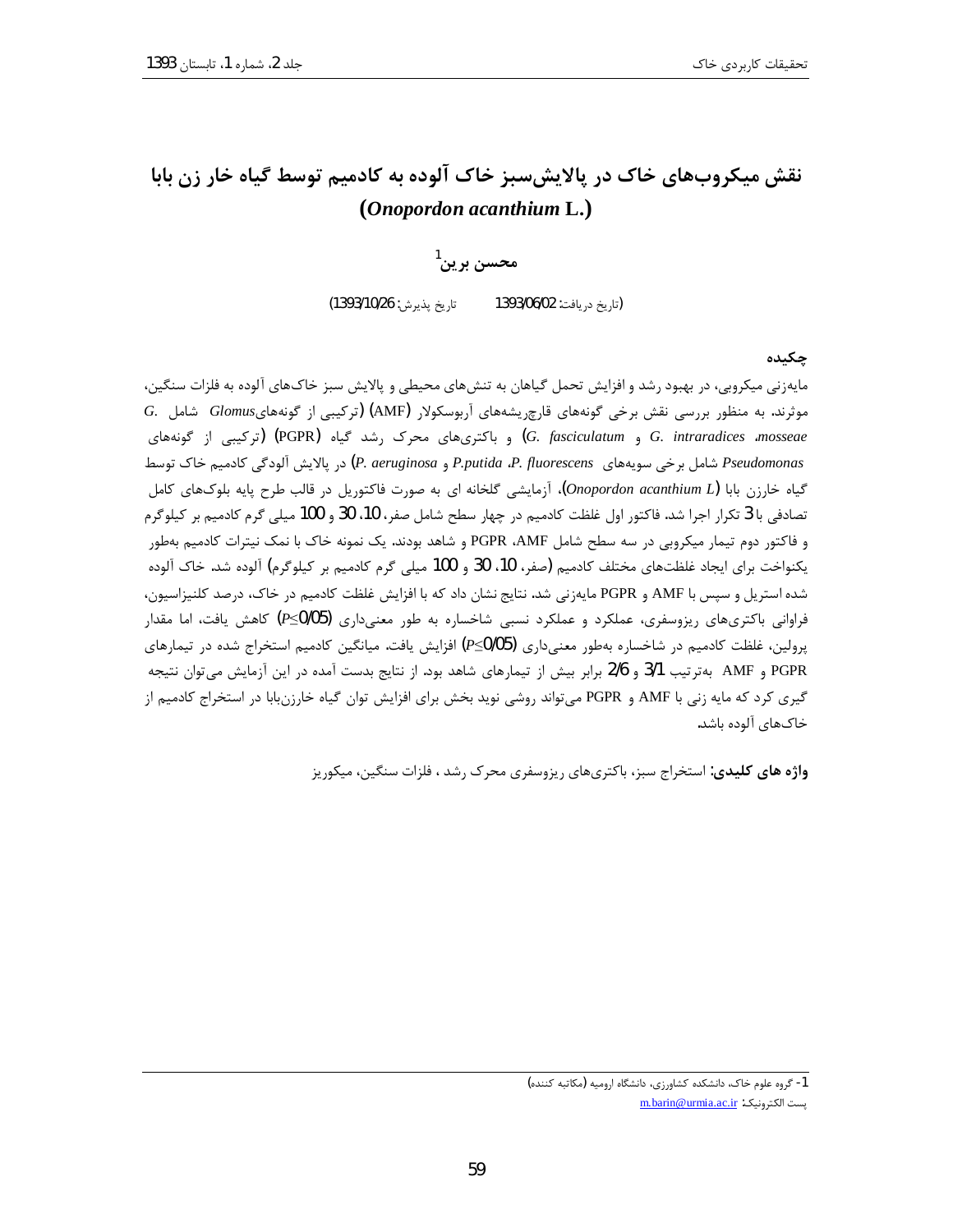#### مقدمه

فلزات سنگین به دلیل داشتن پیامدهای خطرناک، تهدیدی جدی برای محیط زیست و سلامت انسان به شمار می روند. کادمیوم به عنوان یک فلز سنگین، غیرضروری و به شدت سمّی برای اکثر موجودات شناخته میشود (Vassilev & Yordanov, 1997). این عنصر با داشتن سمّیت دو تا 20 برابر بیشتر از دیگر فلزات سنگین، در جایگاه هفتم به عنوان 10 اولویت برتر لیست مواد سمی و خطرناک، در نظر گرفته شده است (Kamnev & Lelie, 2000). علاوه بر فعالیتهای صنعتی از قبیل ریختهگری، تصفیه و ذوب فلزات، معدن کاوی، صنایع رنگ و پلاستیک، مصرف غیراصولی کودهای کشاورزی به خصوص کودهای نيتروژنه و فسفره، منجر به ورود اين آلاينده به محيط-Das  $et$  ) زیست و متعاقباً زنجیرههای غذایی خواهد شد .(al., 1997; Sanita et al., 1999

روشهای زیادی برای پالایشسبز<sup>1</sup> خاکـهای آلوده وجود دارد، امّا بیشتر این روشها هزینهبر بوده و اغلب موجب آلودگی بخشی دیگر از محیطزیست می شوند. پالایش سبز با بهرهگیری از گیاهان، روشی کارآمد و ارزان است تا گیاهان علاوه بر جذب عناصر اصلی مورد نیازشان و یا به جای آنها، فلزات سمّی را نیز از خاک جذب کرده و در خود اندوخته نمایند (Khodaverdiloo, 2006). از این رو، پالایش سبز می تواند جایگزینی مناسب برای روشهای انرژی بر و پرهزینهی مهندسی باشد. پالایش سبز به روشهای گوناگون شامل گیاه برونآوری<sup>2</sup>، گیاه پایاسازی<sup>3</sup> و گیاهبخارسازی<sup>4</sup> صورت میگیرد ( .Salt *et al* 1995; Sharifi et al. 2012). در فناوري استفاده از گياهان با عنوان پالایش سبز، از گیاهان سبز و ارتباط آنها با ریزسازوارههای خاک برای کاهش آلودگی خاک و آبهای سطحی و یا زیرزمینی استفاده میشود. بیشتر فلزات سنگین تحرک کمی در خاک دارند و به آسانی به وسیلهی ریشهی گیاهان جذب نمیشوند. در ریزوسفر انواعی از ریزسازوارهها، که عمدتا باکتری افزاینده رشد گیاه (PGPR<sup>5</sup>) و قارچ<sub>ز</sub>یشه آربوسکولار (AMF<sup>6</sup>) هستند، وجود دارند که می توانند به طور معنیداری زیستفراهمی

یونهای مختلف از جمله فلزات سنگین را افزایش داده و در افزایش بردباری گیاهان به فلزات سنگین نقش موثری داشته باشند (Vessey, 2003). همچنین ریزسازوارههای خاک با ترشح ترکیبات آلی سبب تحریک، زیستفراهمی و تسهیل جذب یونهای مختلف فلزی خاک مانند منگنز Salt et al., و احتمالا كادميوم  $\left(\text{Cd}^{2+}\right)$  می شوند  $\left(\text{Mn}^{2+}\right)$ (1995). باكترىهاى جنس سودوموناس، ازتوباكتر و آزوسپریلیوم از مهمترین باکتریهای محرک رشد گیاه می باشند

AMF از مهمترین ریزجانداران خاک بوده که با داشتن شبکه هیفی گسترده و افزایش سطح و سرعت جذب ریشهای، کارایی گیاهان را در جذب آب و عناصر غذایی بهویژه عناصر کم تحرک مانند فسفر، روی و مس افزایش و در همزیستی با گیاهان سبب بهبود رشد و سلامتی گیاهان و یا افزایش بردباری به تنشهای محیطی Clark & Zeto, 2000; Marschner & Dell, ) می شوند  $(1994$ 

برخی محققان نشان دادند که نوع قارچ ریشه می تواند تاثیرات متفاوتی در جذب و پالایش فلزات سنگین داشته باشد. برای مثال کارآیی قارچ G. intraradices در جذب G. mosseae كادميم توسط گياه آفتابگردان نسبت به قارچ بیشتر بود (Awotoye *et al.*, 2009). وجود همزیستهای قارچی در خاکهای آلوده به فلزات سنگین اهمیت زیادی در پالایش قارچریشهای (Mycorrhizo-remediation) خاکهای آلوده به فلزات دارد، چون قارچ ریشههای آربسکولار به رشد گیاه از طریق افزایش جذب مواد غذایی کمک می کند (Khan, 2005).

باکتری افزاینده رشد گیاه (PGPR) گروهی از باکتریهای خاک هستند که در خاکهای آلوده به فلزات سنگین، بهروشهای مختلف باعث تحریک و بهبود رشد گياهان مي شوند (Belimov *et al.*, 2002). از جمله راهکارهای افزایش رشد و عملکرد گیاه در شرایط تنش فلزات سنگين شامل انحلال فسفاتهاى نامحلول، تشكيل كمپلكس سيدروفور- آهن، توليد تنظيمكنندههاى رشد گیاه مانند ایندول استیک اسید و جیبرلیک اسید و تولید آنزیم ACC دآمیناز توسط این باکتریها میباشد PGPR .(Arshad et al., 2007). PGPR افزایش مقاومت گیاهان به تنش فلزات سنگین و افزایش ریشهزایی و زیستتوده گیاهان و همچنین افزایش جذب

<sup>1-</sup> phytoremediation 2- Phytoextraction

<sup>3-</sup> Phytostabilization

<sup>4-</sup> Phytovolatilization

<sup>5-</sup>Plant growth promoting rhizobacteria

<sup>6-</sup>Arbuscular mycorrhizal fungi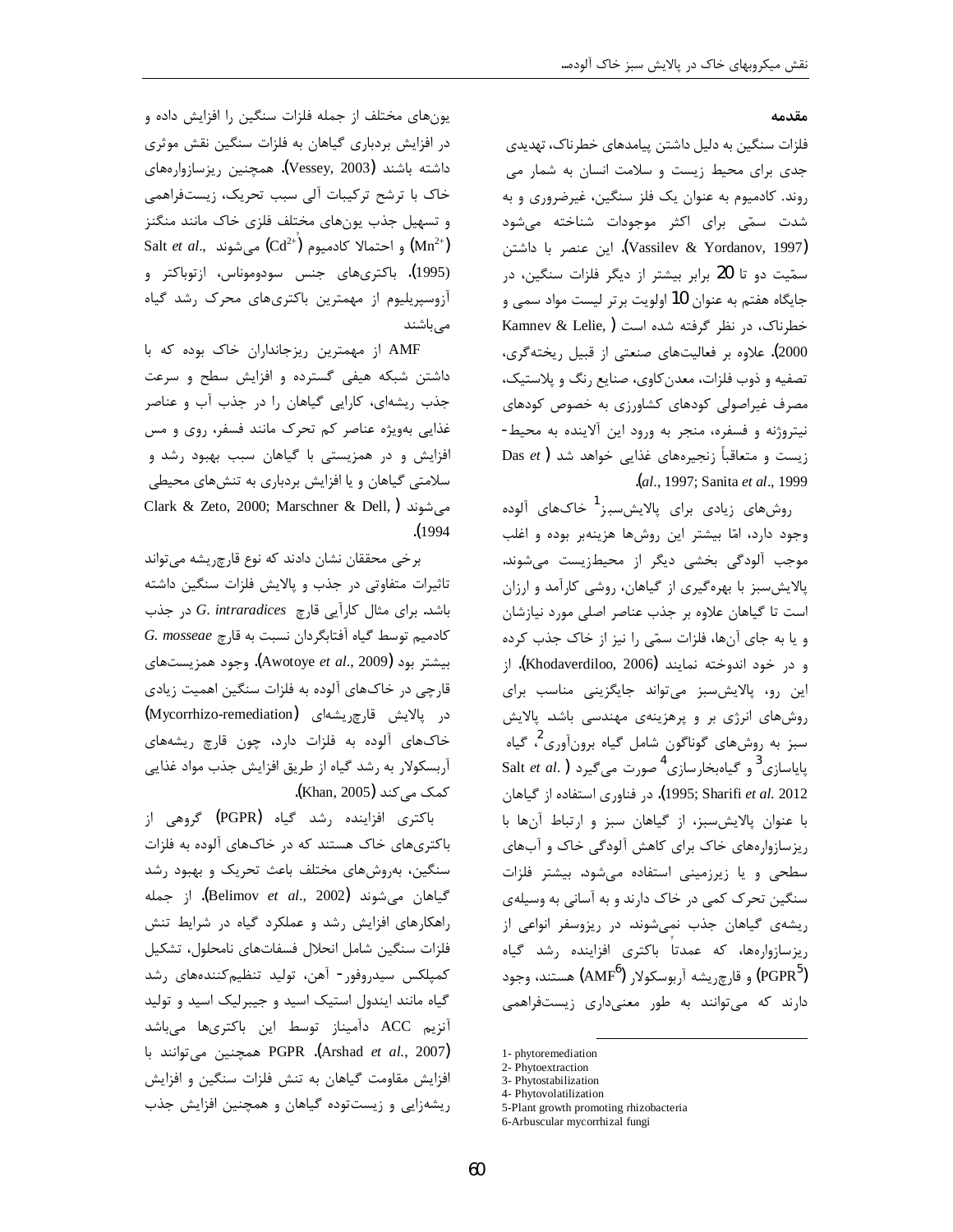فلزات سنگین توسط گیاهان، کارآیی پالایش سبز را بيفزايند (Khodaverdiloo et al., 2013**)**. كريمي و همکاران (Karimi et al., 2011.**)** با بررسی رشد گیاهان مرتعی خارزنبابا در خاکهای آلوده به سرب و با حضور میکروارگانیسمهای مقاوم به آلودگی نشان دادند که میکروبها با افزایش شکلهای قابل دسترس سرب برای گیاه سبب افزایش جذب آن توسط گیاه شدند. گیاه خارزنبابا با نام علمی Onopordon acanthium L یک گیاه دو ساله، علفی، ایستا و به ارتفاع سی تا دویست سانتی متر است که توسط بذر تکثیر می یابد. این گیاه در سال اول جوانهزنی رشد خود را بهصورت روزت سپری کرده و در این مرحله نیز دارای برگهای بزرگی است (Tutin et al., 1976). این گیاه از گیاهان غالب مرتعی آذربایجان غربی میباشد. هدف از این پژوهش بررسی  $G.$  G.  $mosseae$  تاثیر مایهزنی AMF (گونههای J. putida) PGPR  $\circ$  (G. fasciculatum  $\circ$  intraradices P. fluorescens و P. aeruginosa) بهصورت تركيب گونه-ای بر عملکرد گیاه، مقدار پرولین، جذب و انتقال کادمیم توسط گیاه خارزنبابا در خاک آلوده به کادمیم بود.

# مواد و روشها آماده سازي خاک مورد مطالعه

به منظور بررسی نقش برخی گونههای قارچ ریشههای آربوسکولار (AMF) (ترکیبی از گونههایGlomus شامل  $\mathcal G$ . fasciculatum  $\mathcal G$ . intraradices  $G$ . mosseae باکتریهای محرک رشد گیاه (PGPR) (ترکیبی از P. گونههای *Pseudomonas* شامل برخی سویههای در پالايش (P. aeruginosa و P. putida  $fluorescens$  $\emph{Onopordon}$ ) آلودگی کادمیم خاک توسط گیاه خارزن بابا acanthium L)، آزمایشی گلخانه ای به صورت فاکتوریل در قالب طرح پایه بلوکهای کامل تصادفی با 3 تکرار اجرا شد. بدین منظور یک نمونه خاک از مزرعه تحقیقاتی دانشکده کشاورزی دانشگاه ارومیه نمونهبرداری گردید. نمونههای خاک پس از هوا خشک شدن، به دو بخش تقسیم شدند. یک بخش بعد از عبور از الک 2میلی متر، برخی ویژگیهای فیزیکی و شیمیایی آن به روشهای استاندارد اندازهگیری شد (Carter & Gregorich, 2008) (جدول 1) و بخش دیگر نمونههای خاک پس از عبور از الک 5 میلیمتری، به گلخانه پژوهشی گروه علوم- خاک

دانشکده کشاورزی دانشگاه ارومیه جهت کشت گلدانی انتقال يافت.

### آلوده كردن خاك مورد مطالعه

برای آلوده کردن خاک، غلظت آلاینده با توجه به حدود غلظت مجاز كادميم در خاك انتخاب شد. بنابراين، غلظتهای کادمیم صفر، 10، 30 و 100میلی گرم در كيلوگرم خاک انتخاب گرديد (Cariny, 1995). ابتدا مقدار لازم نيترات كادميم  $\mathrm{Cd}(\mathrm{NO}_3)_2$  جهت آلوده كردن جرم مشخصی از خاک محاسبه شد. سپس، جرم محاسبه شده-ی نمک به یک کیلوگرم از خاک افزوده شد و کاملا ً با آن مخلوط گردید تا پیش مادهای همگن به دست آید. این پیش مادهی آلوده سپس به طور کامل با توده خاک مخلوط گردید. سپس خاکهای آلوده در جعبههای پلاستیکی بدون زهکش در معرض دورههای متناوب تر و خشک شدن قرار گرفتند. در هر چرخه، خاک از آب اشباع گردید و سپس تا هوا-خشک شدن در دمای اتاق ماند. خاکها در چهار چرخه به همین روش تر و خشک شدند که هر چرخه حدود 40 روز به طول انجامید که تا حد امکان بر همکنشهای آلاینده و خاک تکوین یافته و شرایط آلودگی طبیعیتر باشد. سپس، خاکهای آلوده با غلظتهای یاد شده در 3 تکرار برای هر غلظت در گلدانهایی با ارتفاع 30 سانتی متر (عمق ریشهدوانی گیاه) ريخته شد (Khodaverdiloo et al., 2012).

### تیمارهای میکروبی

نمونههای خاک آلوده شده در اتوکلاو در دو نوبت در دمای 121 درجه سانتیگراد و فشار 1/5 بار در داخل کیسههای کنفی استریل شدند. گلدانها نیز با الکل استریل سطحی شدند. خاکهای استریل در گلدانهایی با ظرفیت تقریبی 2/5 کیلوگرم ریخته شدند. برای اعمال تیمارهای میکروبی، در تیمارهای مربوط به قارچ یشه آربوسکولار قبل از کشت، در زیر بذرها مقدار 70 گرم از زاد مايه بصورت لايهاى به ضخامت تقريبي 2 سانتی متراضافه شد. تیمار قارچ ریشهای شامل ترکیبی از زاد مایه قارچریشههای جنس گلوموس (Glomus) و از G. intraradices . G. mosseae و G. j fasciculatum بودند. تعداد كل اسپورهاى قارچى زادمايه، 250 اسپور در هر 50 گرم زادمایه بود. برای تیمار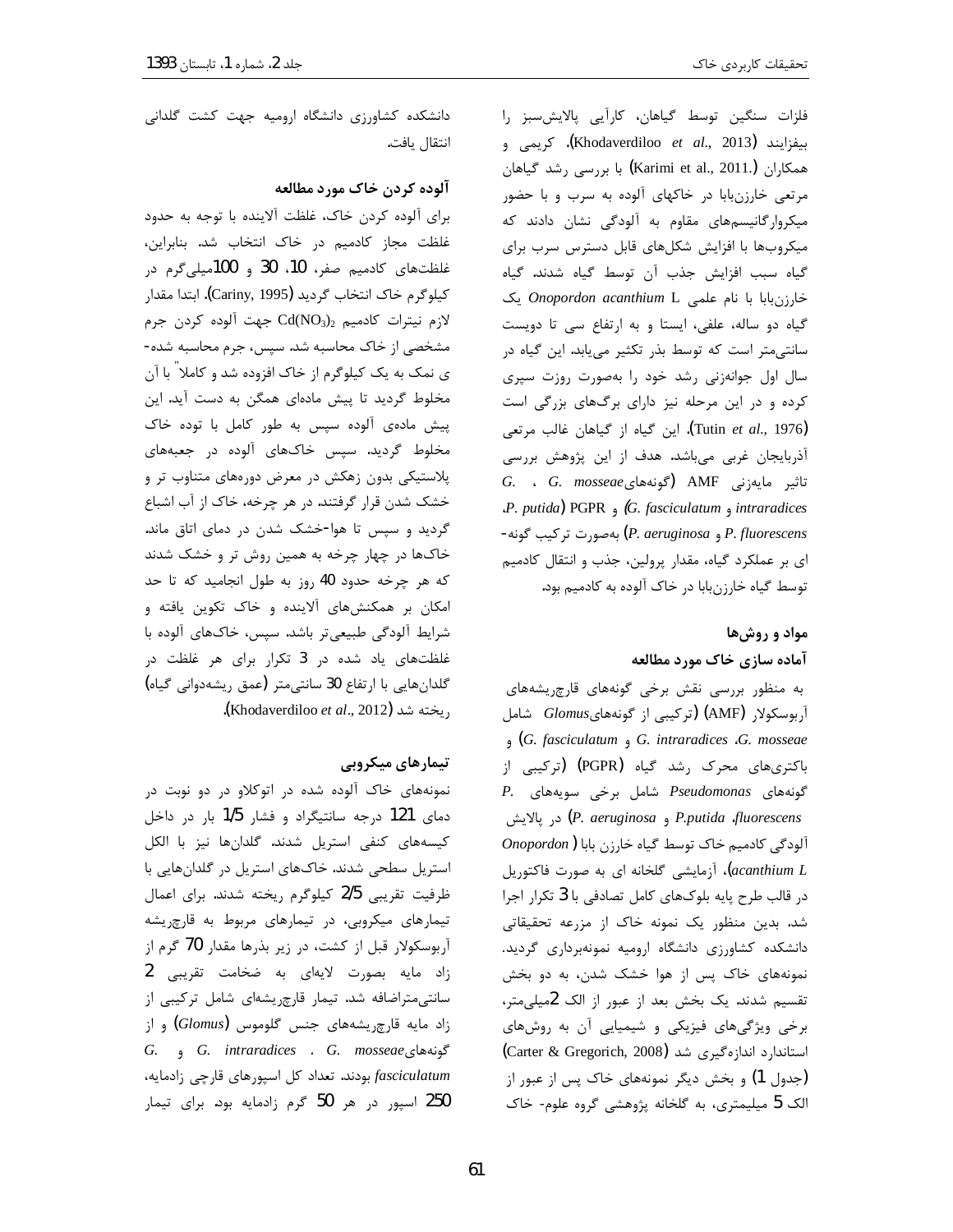باکتریایی مقدار 15 میلی لیتر از محیط کشت مايع Nutrient Broth حاوى باكترىها به گلدانها تلقيح گردید. تیمار باکتریایی شامل ترکیبی از باکتریهای P.) سودوموناس فلورسنت يعنى از سه گونه پوتيدا putida)، فلورسنس (P. fluorescens) و آئروژينوزا ( P. ) aeruginosa) بود که به مدت 48 ساعت در دمای 28 درجه سانتیگراد درانکوباتور در محیط کشت مایع Nutrient Broth رشد کرده بودند. جمعیت این باکتریها حدود بود. پس از اعمال تيمارها كشت 2/6 × 10 $^8$  (CFU ml<sup>-1</sup>) گیاهان انجام شد.

| Table 1- Physical and chemical properties of soil used in the experiment |                                                           |                 |       |  |
|--------------------------------------------------------------------------|-----------------------------------------------------------|-----------------|-------|--|
| Property                                                                 |                                                           | واحد            | مقدار |  |
|                                                                          | ويژگى                                                     | Unit            | Value |  |
| Sand                                                                     | شن                                                        | $g kg^{-1}$     | 323   |  |
| Silt                                                                     | سيلت                                                      | $g\ kg^{-1}$    | 403   |  |
| Clay                                                                     | ر س                                                       | $g kg^{-1}$     | 274   |  |
| Soil texure                                                              | كلاس بافتى خاک                                            |                 | لوم   |  |
| Organic mater                                                            | مواد آلی                                                  | $g kg^{-1}$     | 26.9  |  |
| Cation exchange capacity (CEC)                                           | ظرفيت تبادل كاتيونى $\;{\rm cmol}_{\rm c}\,{\rm kg}^{-1}$ |                 | 22.1  |  |
| Electrical conductivity (EC)                                             | هدايت الكتريكي عصاره اشباع خاك                            | $dS \, m-1$     | 2.5   |  |
| Exchangeable Sodium Percentage (ESP)                                     | درصد سدیم تبادلی                                          | $\%$            | 3     |  |
| Calcium Carbonate Equivalent. (CCE)                                      | كرينات كلسيم معادل                                        | $\%$            | 30.5  |  |
| pH                                                                       | pH                                                        |                 | 8.1   |  |
| Soluble $Ca^{2+}$                                                        | كلسيم محلول                                               | $mg L-1$        | 1.2   |  |
| Soluble $Mg^{2+}$                                                        | منيزيم محلول                                              | $mg L^{-1}$     | 0.4   |  |
| Soluble Na <sup>+</sup>                                                  | سديم محلول                                                | $mg L^{-1}$     | 23.8  |  |
| Soluble $K^+$                                                            | پتاسيم محلول                                              | $mg L^{-1}$     | 0.0   |  |
| Soluble $HCO3$                                                           | بي كربنات محلول                                           | $mg L^{-1}$     | 5.6   |  |
| Soluble CI                                                               | كلر محلول                                                 | $mg L^{-1}$     | 15.2  |  |
| Soluble $SO_4^2$                                                         | سولفات محلول                                              | $mg L^{-1}$     | 3.8   |  |
| <b>Total Pb</b>                                                          | کل سرب                                                    | $mg \, kg^{-1}$ | 21.42 |  |
| <b>Total Cd</b>                                                          | کل کادمیم                                                 | $mg \, kg^{-1}$ | 1.47  |  |
| <b>Total Fe</b>                                                          | کل آهن                                                    | $mg \, kg^{-1}$ | 295.5 |  |
| Total Zn                                                                 | کل روی                                                    | $mg \, kg^{-1}$ | 62    |  |
| <b>Total Cu</b>                                                          | کل مس                                                     | $mg \, kg^{-1}$ | 14.11 |  |

جدول 1- ویژگیهای فیزیکی و شیمیایی خاک مورد مطالعه

کشت گیاهان و مراحل داشت

پس از رساندن رطوبت گلدانها به ظرفیت زراعی و اعمال تيمارها در هر گلدان 6 تا 8 بذر (ضد عفونی سطحی شده)

گیاه خارزنبابا با فواصل منظم در گلدانهای مورد نظر

كشت گرديد. پس از جوانه زدن بذرها، 2-3 تا از بوتههاى سالم تر و قوی تر نگهداری شدند. پس از آبیاری گلدانها تا

حد ظرفیت زراعی، وزن هر گلدان بر روی آن یادداشت شد

تا در مراحل بعدی از هر گونه تنش رطوبتی جلوگیری

گردد. گلدانها در شرایط گلخانه با دمای حداقل 15 و

حداکثر 30 درجه سانتی گراد نگهداری شدند.

عملکرد ماده خشک توزین و با آسیاب پودر شدند. ریشههای گیاهان نیز به آرامی از خاک گلدانها جدا شده و پس از شستشو با آب مقطر و خشک کردن، به درون یاکتهای کاغذی منتقل شدند. قسمتی از ریشههای ریز و ظریف (حدود یک گرم) برای رنگآمیزی و تعیین درصد

#### اندازهگیری صفات مورد مطالعه

در پایان ماه پنجم رشد، بخش هوایی گیاهان از رویه خاک بریده شدند. شاخسارههای گیاهان پس از شستشو با آب مقطر، به مدت 72 ساعت در آون و در دمای 65 درجه سانتی گراد خشک شدند. سیس، نمونه ها برای تعیین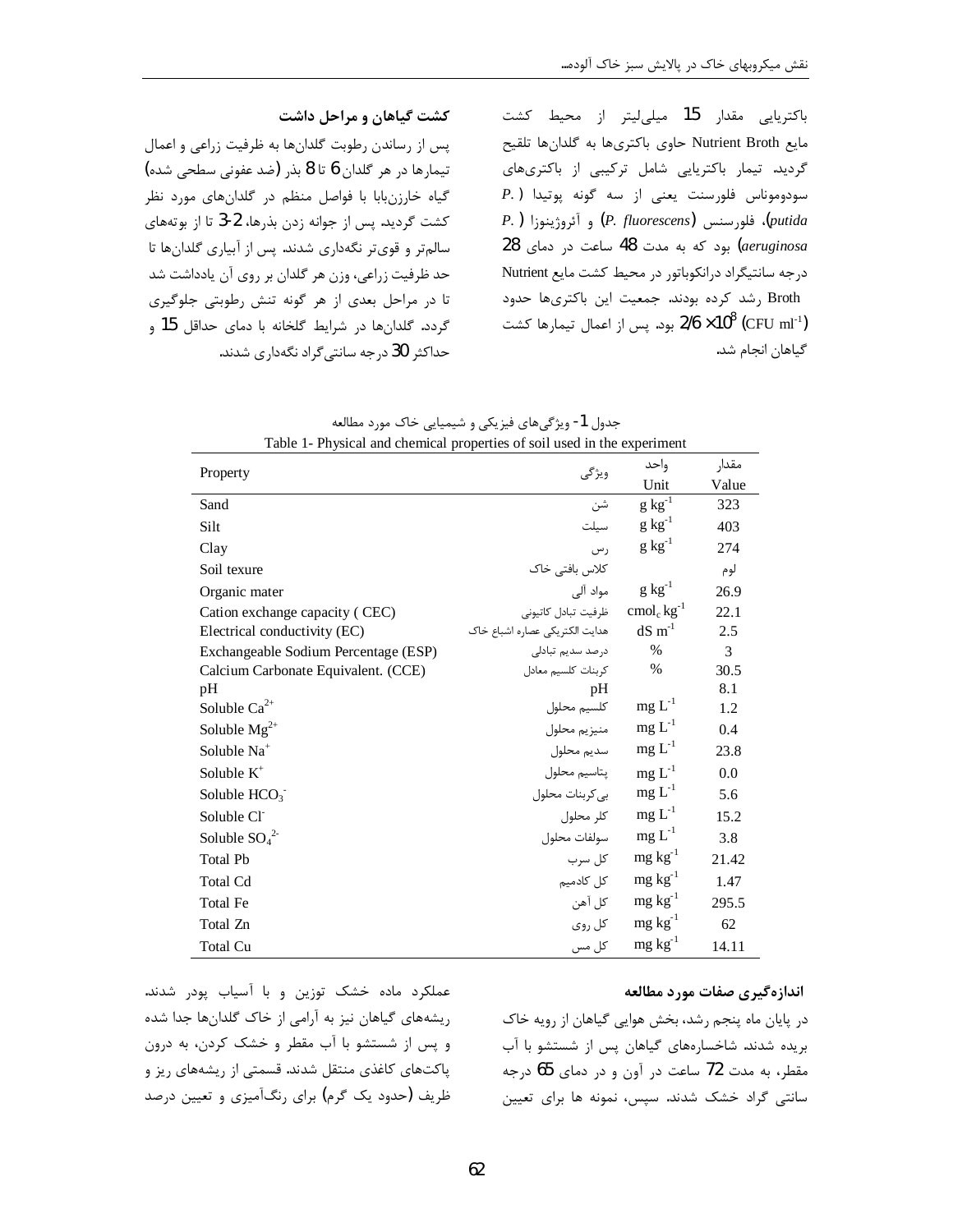کلنیزاسیون ریشه در محلول اتانول 50 درصد نگهداری شدند. برای ارزیابی اثرات آلودگی کادمیمی خاک و مایه-زنی میکروبی، ماده خشک گیاه، عملکرد نسبی ماده خشک شاخساره آن از رابطه (1) محاسبه شد:

$$
RY = \frac{Y_i}{Y_0} \tag{1}
$$

که در آن RY عملکرد نسبی گیاه ، Yi عملکرد ماده خشک گیاه در هر تیمار و Y0 عملکرد ماده خشک گیاه در شرایط بدون کادمیم و در تیمارشاهد (بدون مایهزنی با ميكروبها) (Khodaverdiloo et al., 2011).

برای بررسی تاثیر آلودگی کادمیمی بر قارچ ریشهها، درصد کلنیزاسیون ریشه اندازهگیری شد. درصد کلنیزاسیون ریشه با روش رنگآمیزی با محلول رنگی تریپان بلو و شمارش خطوط تلاقی شبکه اندازهگیری شد (Giovannetti & Mosse, 1980). براي اندازهگيري پرولين از روش بیتز و همکاران (Bates et al., 1973) استفاده شد. به این منظور 0/2 گرم بافت تر اندامهای هوایی با 10 میلی لیتر اسید سولفوسالیسیلیک 3 درصد ساییده شد و پس از عبور از کاغذ صافی 2 سی سی از محلول را برداشته و با دو میلی لیتر از اسید استیک گلاسیال و 2 میلی لیتر معرف نين هيدرين (حاوي ml 20 اسيدفسفريک M6. 30 . ml اسید استیک گلاسیال و 1/25 گرم نین هیدرین) مخلوط شد و به مدت یک ساعت در بنماری در حال جوش قرارگرفت تا رنگ آجری تثبیت شود. سپس به منظور جلوگیری از ادامه واکنش لولهها را داخل آب یخ قرار داده و 4 میلی لیتر تولوئن به آن اضافه شد. بعد از همزدن، دو فازتشکیل گردید. سرانجام از لایهی رنگی فوقاني که حاوي تولوئن و پرولين بود، در طول موج 520 نانومتر با اسپكتروفتومتر قرائت گرديد.

برای ارزیابی توانایی گیاهان و نیز تاثیرAMF وPGPR در پالایش سبز سطوح مختلف آلودگی کادمیمی، در هر سطح آلودگی خاک به کادمیم، کادمیم استخراج شده توسط گیاهان و ضریب تغلیظ زیستی و با استفاده از Karimi et al., 2013;) روابط 2 و 3 تعيين شدند :(;Khodaverdiloo et al., 2011

 $ME = C_p^{Show} \times Y^{Show}$  $(2)$ 

که در آن کادمیم استخراج شده توسط شاخساره گیاهان فلظت کادمیم در شاخساره گیاه (1 $\rm (mg~kg^{-1})$  و (1

عملکرد شاخساره گیاه (kg pot<sup>-1</sup>) در سطوح مختلف آلودگے است.

برای ارزیابی توانایی گیاه و نیز تاثیر قارچهای گلوموس و باکتریهای سودوموناس در پالایش سطوح مختلف آلودگی کادمیمی، ضریب تغلیظ زیستی کادمیم در گیاه تعیین شد:

$$
BCF = \frac{C_P}{C_S} \tag{3}
$$

كه در آن BCF، ضريب تغليظ زيستي براي پالايش سطوح CS مختلف آلودگی کادمیمی، CP غلظت کادمیم در گیاه و غلظت کادمیم در خاک است.

### تجزيه آماري دادهها

تجزیه و تحلیل آماری دادههای با استفاده از نرمافزار آماری SAS و مقایسه میانگین دادهها با استفاده از آزمون چند دامنهای دانکن در سطح احتمال پنج درصد انجام شد.

#### نتايج و بحث

نتایج برخی ویژگیهای فیزیکی و شیمیایی خاک مورد مطالعه نشان داد که این خاک دارای بافتی متوسط، pH آهكي، كمي شور، غير سديمي، با ظرفيت تبادل كاتيوني نسبتاً بالا و با توجه به حدود مجاز گزارش شده در منابع (Cariny, 1995) غير آلوده به فلزات سنگين بود (جدول1).

### فراوانی باکتریهای ریزوسفری

مقایسه میانگین نشان داد که فراوانی باکتریهای ریزوسفری خاک با افزایش شدت آلودگی کادمیم در خاک به طور معنیداری (P≤0/05) کاهش یافت. این کاهش بین تیمار 10 و 30 میلیگرم بر کیلوگرم و همچنین بین 30 و 100 میلیگرم بر کیلوگرم معنیدار نبود. بیشینه و كمينه فراواني باكترىهاى ريزوسفرى بهترتيب مربوط به کمترین و بیشترین مقدار کادمیم اضافه شده میباشد (شکل 1 الف). کاهش فراوانی باکتریها در اثر آلودگی کادمیمی خاک را می توان به تخریب DNA و RNA، مهار سنتز پروتئین، جلوگیری از فرآیندهای آنزیمی و مهار تقسیم سلولی توسط فلزات سنگین و نهایتا آسیب رسانی به سلول و فرآیندهای سلولی باکتریها نسبت داد ( Ma et Kazemalilou et). كاظم عليلو و همكاران  $(al., 2011)$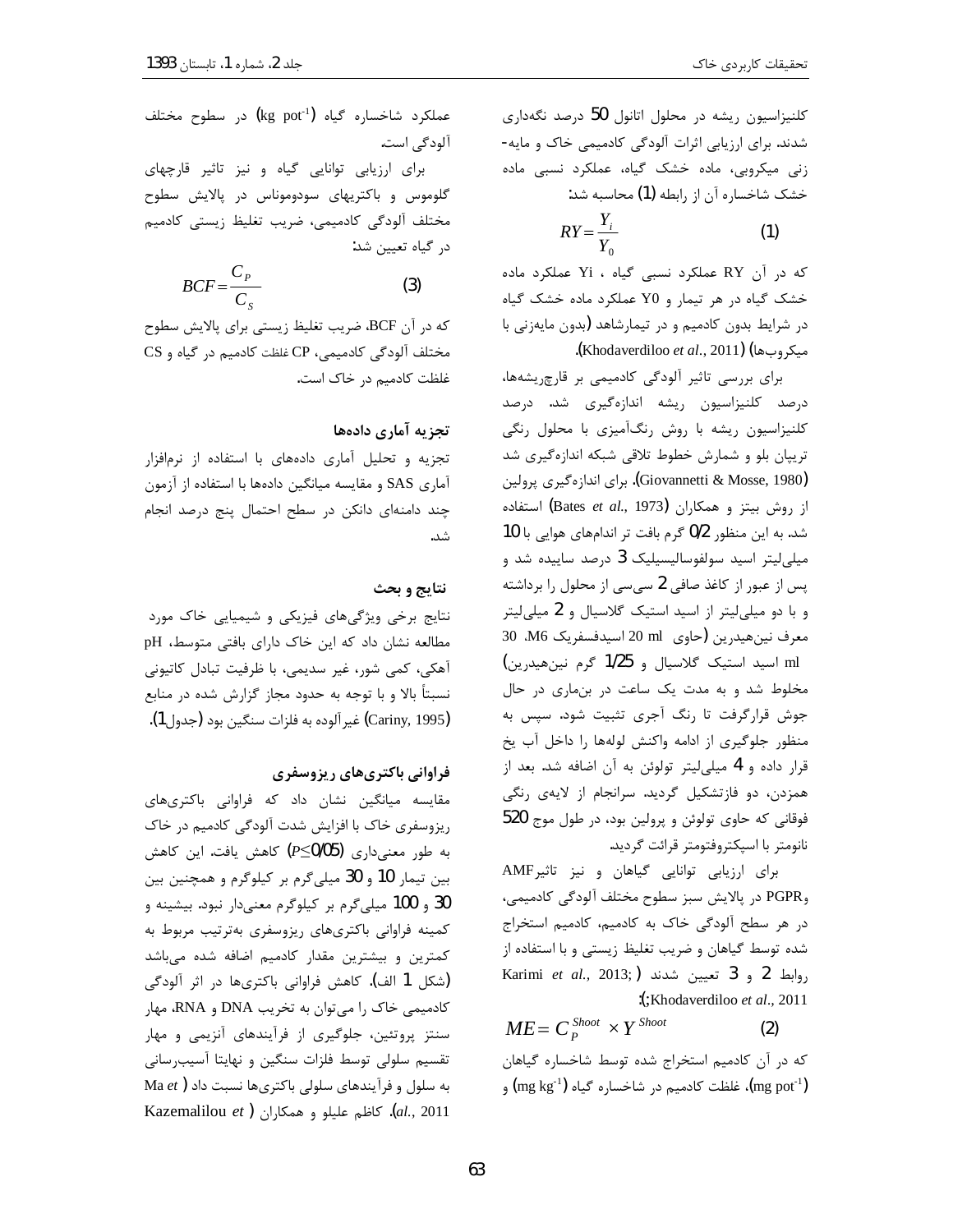2013 ,el., 2013) در بررسی کارایی پالایش سبز و نقش بر کاهش اثرات کادمیمی با استفاده از گیاه بنگدانه<sup>1</sup> نیز به نتايج مشابه دست يافتند.

### درصد کلنیزاسیون ریشه

درصد کلنیزاسیون ریشه گیاه با افزایش غلظت کادمیم در خاک به طور معنیدار (P≤0/05) کاهش یافت بیشینه و كمينه درصد كلنيزاسيون ميكوريزي ريشه بهترتيب مربوط به کمترین (سطح صفر میلی گرم بر کیلوگرم) و بیشترین (سطح 100 میلی گرم بر کیلوگرم) مقدار کادمیم اضافه شده می،باشد (شکل 1 ب). کاهش کلنیزاسیون ریشه در شرايط تنش فلزات سنگين احتمالاً بهعنوان يک راهکار سازگاری در شرایط سمیت فلزات سنگین معرفی شده است (Oudeh et al., 2002). برخی پژوهشگران کاهش کلنیزاسیون ریشه را راهکاری برای محدود کردن جذب اضافی برخی از فلزات سنگین از طریق ریسههای قارچی Hovsepyan & Greipsson S, 2004;) گزارش کردند Oudeh et al., 2002) در حالی که برخی دیگر کاهش كلنيزاسيون ريشهها را در نتيجه اثرات سمى فلزات سنگين روی اندامهای قارچ یشههای آربوسکولار بیان نمودهاند (Arriagada *et al*., 2005). محققان دیگری در مطالعه کارایی پالایش سبز و نقش قارچریشههای آربوسکولار بر کاهش اثرات کادمیمی با استفاده از گیاه بنگدانه نیز به نتايج مشابهي دست يافتند (Kazemalilou et al., 2013).

عملکرد و عملکرد نسبی ماده خشک شاخساره

جدول 2 میانگین اثر سطوح مختلف کادمیم در خاک و تیمارهای میکروبی بر عملکرد و عملکرد نسبی ماده خشک شاخساره را نشان میدهد. با افزایش غلظت کادمیم در خاک، عملکرد و عملکرد نسبی شاخساره در تمامی تیمارها به طور معنیداری (P≤005) کاهش یافت (جدول 2). در هر سطح از غلظت کادمیم در خاک، مقادیر ماده خشک شاخساره در تیمارهای میکروبی به طور معنیداری بیشتر از تیمار شاهد بود. همچنین در بین تیمارهای میکروبی مقادیر ماده خشک شاخساره در تیمار قارچریشههای آربوسکولار (AMF) بیشتر از تیمار باکتریهای محرک رشد گیاه (PGPR) بود. به نظر می,رسد که کاهش عملکرد شاخساره گیاه، با افزایش

سطوح کادمیم در خاک، به دلیل افزایش غلظت کادمیم در Das et al., ) اشد (به سمیت ناشی از آن باشد 1997**)**. قا<sub>ر</sub>چ<sub>ر</sub>یشەھای آ<sub>ر</sub>بوسکولا<sub>ر</sub> به دلیل داشتن شبکهای از هیفها می توانند جذب عناصر غذایی به ویژه فسفر را توسط گیاه افزایش دهند که در نتیجه آن با بهبود شرایط تغذیهای گیاه، وزن خشک اندامهای هوایی و برخی از پارامترهای رشد افزایش می یابد، اما سمیت کادمیم بر فرایندهای اصلی گیاه نظیر فتوسنتز، تکثیر سلولی و جذب آب توسط ریشههای گیاهان اثر منفی می گذارد Verma et  $(a1., 2007)$ 

فرایندهای اصلی گیاه نظیر فتوسنتز، تکثیر سلولی و جذب آب توسط ریشههای گیاهان اثر منفی میگذارد (Verma et al., 2007). قارچ ریشههای آربوسکولار با جذب آب و عناصر غذایی برای گیاهان، سبب بهبود رشد و عملکرد گیاهان در خاکهای آلوده به فلزات سنگین می Clark & Zeto, 2000; Marschner & Dell,) شوند.  $(1994$ 

در آزمایش حاضر احتمالاًً تلقیح باکتریهای محرک رشد گیاه تولید اتیلن ناشی از تنش فلزات سنگین در گیاه را کاهش داده است. در یک تحقیق مشخص گردید که باکتریهای مانند سودوموناسها که حاوی آنزیم تجزیه کننده پیش ساز اتیلن (ACC<sup>2</sup>) می باشند موجب افزایش زیستتوده گیاهی و ارتفاع گیاه قدومه شد .(Abou-Shanab et al., 2006)

بنا به گزارش برخی از محققان تولید سیدروفورهای میکروبی و ترکیبات متابولیت ثانویه، می توانند در دستیابی به هدف مورد نظر که همان افزایش تولید و پالایش آلایندههاست، بسیار مفید باشند .(Kazemalilou & Rasouli-Sadaghiani, 2012).

مقدار پرولین در شاخساره

مقایسه میانگین اثر سطوح مختلف کادمیم در خاک و تیمارهای میکروبی بر مقدار پرولین نشان داد که با افزایش غلظت کادمیم در خاک مقدار پرولین در همهی تیمارها بهطور معنیداری (P≤0/05) افزایش یافت. بهطوری که بیشینه (13050 میلی گرم بر گرم) و کمینه (719 میلی-گرم بر گرم) مقدار پرولین بهترتیب مربوط به بیشترین و کمترین سطح کادمیم در خاک در تیمار PGPR و AMF

<sup>1 -</sup>Hyoscyamus niger

<sup>2-1-</sup>aminocyclopropane-1-carboxylate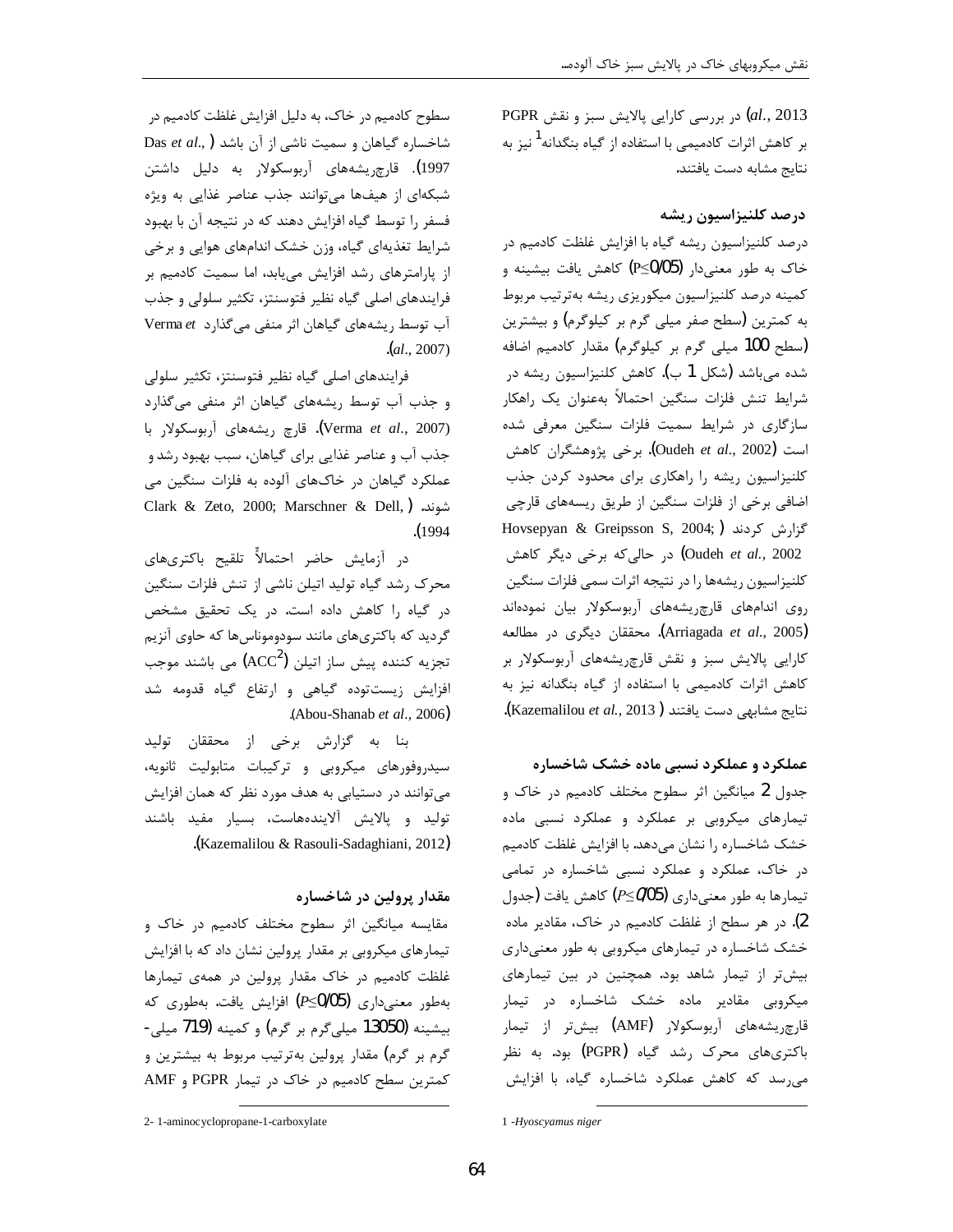بود. در حالی که در کمترین سطح کادمیم در خاک بین تیمار AMF و شاهد اختلاف معنی داری وجود نداشت (جدول 2). افزایش تولید پرولین یک مکانیسم برای سازگاری با تنشهای محیطی و شرایط نامناسب رشد، از Metwally et al., ) جمله تنش فلزات سنگین میباشد ;2003). از جمله دلایل بالا بودن مقدار پرولین در تیمار باکتریایی مربوط به تولید هورمون آبسیزیک اسید توسط این میکروبها است، زیرا این هورمون تولید اسیدهای آمینه بهویژه پرولین را افزایش می دهد و سازش با تنش را بهبود میبخشند (Munns et al., 2002). خداوردیلو و همکاران (Khodaverdiloo et al., 2011) نيز در بررسي تأثير مايه زنی میکروبی یک خاک آلوده به سرب بر رشد، برخی ویژگی های فیزیولوژیک و جذب و انتقال سرب، آهن و روی توسط گیاه گل گندم<sup>1</sup>نیز به نتایج مشابه<sub>ی</sub> دست یافتند.

# غلظت كادميم و مقدار كادميم استخراج شده توسط شاخساره

مقایسه میانگینها نشان داد که با افزایش غلظت کادمیم در خاک، غلظت کادمیم در شاخساره در همهی تیمارها افزایش معنیداری (P≤0/05) داشت (جدول 3). استفاده از زادمايه PGPR سبب افزايش غلظت كادميم در شاخساره نسبت به تیمار شاهد شد (P  $\leq$ 0/05). غلظت کادمیم در شاخساره در تیمار PGPR در همه سطوح کادمیم در خاک، بیش تر از تیمارAMF بود. با افزایش غلظت کادمیم در خاک از صفر تا 10 میلی گرم بر کیلوگرم، مقدار كادميم استخراج شده توسط گياه در شاخساره به-طور چشمگیری افزایش یافت. اما پس از آن با افزایش غلظت کادمیم خاک از 10 به 100 میلیگرم بر کیلوگرم خاک این مقدار کاهش یافت. که این بهدلیل کاهش عملکرد گیاه در تیمارهای در غلظت های بالای کادمیم خاک نسبت به سطوح پایین کادمیم در خاک بود (جدول 2). همچنین مقدار کادمیم استخراج شده توسط گیاه خارزنبابا در تيمار PGPR و AMF بهطور قابل ملاحظهاي بیشتر از تیمار شاهد بود. در حالی که اختلاف معنیداری (P ≤0/05) بین تیمارهای PGPR و AMF مشاهده نشد. برخی محققان بیان داشتند که افزایش جذب کادمیم در اثر مایهزنی قارچهای آربوسکولار و باکتریهای افزاینده رشد گیاه را به دلیل گسترش ریشهها و جذب آب و عناصر

غذايي، توليد هورمون ايندول دآميناز، توليد ACC و توليد آنزیم (IAA $^2$ ) استیک اسید و سیدروفور نسبت دادهاند که سبب افزایش عملکرد گیاهان در خاکهای آلوده به فلزات Joner & Leyval, 1997; Arriagada et ) سنگين مي شود al., 2005; Rasoli-sadaghiani et al., 2006; Punamiya et al., 2010; Dary et al., 2010;). نوع جمعيت ميكروبي (قارچریشهها و PGPR ها)، غلظت فلزات و نوع گیاه می-توانند تاثیراتی متفاوت بر جذب و انتقال فلزات سنگین Malcova et al., 2003; Kaldrof et al., ) داشته باشد .(1999; Diaz et al., 1996).

#### غلظت کادمیم در ریشه

به دلیل کافی نبودن وزن خشک ریشه در تیمارهای شاهد و PGPR امكان اندازهگیری غلظت كادمیم وجود نداشت، اما در تیمار AMF با افزایش غلظت کادمیم در خاک، غلظت کادمیم در ریشه بهطور معنیداری (P≤0/05) افزايش يافت (جدول 3). در غلظت 100 ميلي گرم كادميم بر کیلوگرم خاک بیشترین مقدار غلظت کادمیم بدست آمد. گزارش شده است که حجم زیادی از فلزات در Ohen et) اسپورها و ساختمان قارچ ریشه انباشته می شود *al.*, 2001). در این راستا، چن و همکاران **(2001)** اظهار داشتند که در غلظت بیش از 1200 میلی گرم بر کیلو گرم در بافتهای قارچ G.mosseae و بیش از 600 میلی گرم بر کیلوگرم در بافتهای قارچ G.versiforme فلز روی تجمع يافته است.

ضریب تغلیظ زیستی شاخساره و ریشه (BCF) مقادیر BCF شاخساره درتمامی تیمارها با افزایش غلظت کادمیم در خاک از صفر تا 10میلی گرم بر کیلوگرم افزایش یافت. اما پس از آن با افزایش غلظت کادمیم در خاک (100 میلی گرم کادمیم بر کیلوگرم خاک) BCF بهطور معنیٍداری (95/05) کاهش یافت (شکل 2). در تمام سطوح کادمیم BCF در تیمار PGPR بهطور معنیداری (P≤005) بیشتر از بقیه بود که این موضوع بیانگر آن است که PGPR در تغلیظ کادمیم شاخساره از تیمار

<sup>2 -</sup> Indole-3-acetic acid

<sup>1-</sup> Centaurea cyanus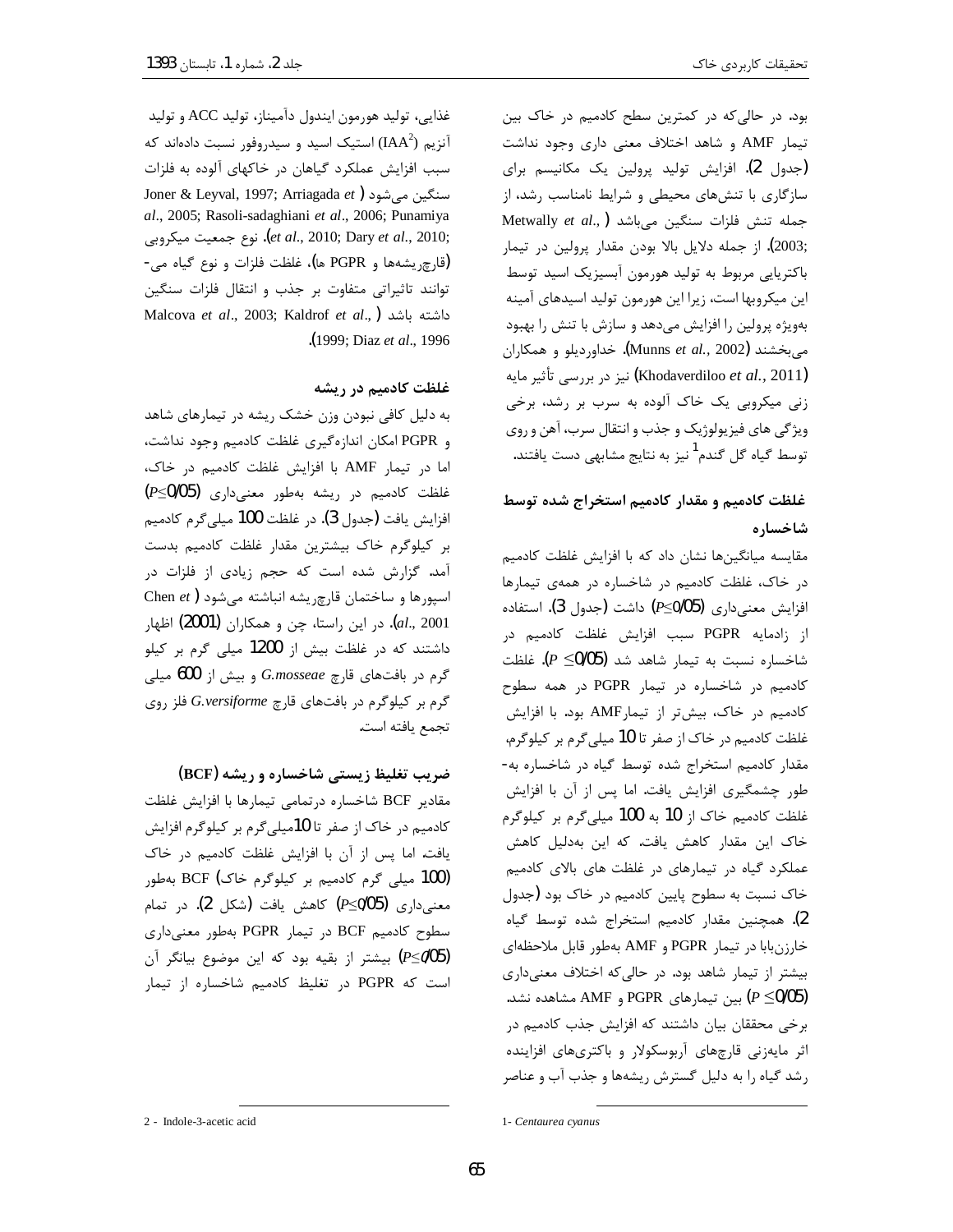```
2013) نیز چنین نتیجهای در گیاه بنگدانه گزارش کردند.
```
Karimi et al., ) موثرتر بود. كريمي و همكاران (,Karimi et al



شکل 1- میانگین فراوانی باکتریهای ریزوسفری (الف) و میانگین درصد کلنیزاسیون ریشه (ب) در سطوح مختلف کادمیم در خاک Fig. 1- Mean of abundance rhizosphere bacteria (a) and mean of root colonization by AMF (b), in different levels of soil cadmium, respectively

جدول 2- مقایسه میانگین ویژگی های فیزیولوژیکی گیاه در سطوح مختلف کادمیم در خاک در تیمارهای شاهد، PGPR و AMF Table 2- Mean comparison of plant physiological properties in different levels of soil cadmium in control, PGPR and AMF treatments, respectively

| AMF<br><b>PGPR</b>                                                                                              | شاهد                                               | کل کادمیم افزوده شده به خاک    |                          |  |
|-----------------------------------------------------------------------------------------------------------------|----------------------------------------------------|--------------------------------|--------------------------|--|
|                                                                                                                 |                                                    | Control                        | $(mg kg^{-1})$           |  |
|                                                                                                                 | عملكرد شاخساره(' g pot)                            |                                | Total Cd addition levels |  |
|                                                                                                                 | Shoot dry weight $(g$ pot <sup>-1</sup> )          |                                | $(mg kg^{-1})$           |  |
| $0.93 \pm 0.11^{a,\overline{a}}$                                                                                | $0.82 \pm 0.07^{a,a}$                              | $0.47 \pm 0.05^{b,a}$          | $\overline{0}$           |  |
| $0.79 \pm 0.09^{a,a}$                                                                                           | $0.53 \pm 0.02^{b,b}$                              | $0.29 \pm 0.07$ <sup>c,b</sup> | 10                       |  |
| $0.58 \pm 0.11^{a,b}$                                                                                           | $0.41 \pm 0.08$ <sup>a,c</sup>                     | $0.16 \pm 0.03$ <sup>b,c</sup> | 30                       |  |
| $0.30 \pm 0.02$ <sup>a,c</sup>                                                                                  | $0.22 \pm 0.02^{b,d}$                              | $0.05 \pm 0.02$ <sup>c,d</sup> | 100                      |  |
| $\overline{(\text{g pot}^1)}$ عملکرد نسبی شاخساره گیاه                                                          |                                                    |                                |                          |  |
|                                                                                                                 | Shoot dry relative weight $(g$ pot <sup>-1</sup> ) |                                |                          |  |
| $1.97 \pm 0.15$ <sup>a,a</sup>                                                                                  | $1.74 \pm 0.21^{a,a}$                              | $1.00 \pm 0.00^{b,a}$          | $\theta$                 |  |
| $1.67 \pm 0.04$ <sup>a,a</sup>                                                                                  | $1.12 \pm 0.09$ b,b                                | $0.61 \pm 0.10^{c,b}$          | 10                       |  |
| $1.24 \pm 0.28$ <sup>a,b</sup>                                                                                  | $0.88 \pm 0.08^{a,b}$                              | $0.35 \pm 0.08$ b,c            | 30                       |  |
| $0.63 \pm 0.12^{a,c}$                                                                                           | $0.46 \pm 0.02$ <sup>a,c</sup>                     | $0.13 \pm 0.03^{b,d}$          | 100                      |  |
| $(\mu M g^{-1}DW)$ پرولين                                                                                       |                                                    |                                |                          |  |
|                                                                                                                 | Proline ( $\mu$ M $g^{-1}$ DW)                     |                                |                          |  |
| $719 \pm 2.5^{b,b}$                                                                                             | $907 \pm 3.4$ <sup>a,d</sup>                       | b,c<br>$761.6 \pm 5$           | $\overline{0}$           |  |
| $1023 \pm 18^{a,b}$                                                                                             | $5116 \pm 45$ <sup>a,c</sup>                       | 3544.6 $\pm$ 15 <sup>a,b</sup> | 10                       |  |
| $1027\pm21^{\mathrm{c,b}}$                                                                                      | $9267 \pm 22^{a,b}$                                | $4409 \pm 6^{b,ab}$            | 30                       |  |
| $2754 \pm 20^{b,a}$                                                                                             | $13050 \pm 35$ <sup>a,a</sup>                      | 5279 $\pm$ 8 <sup>b,a</sup>    | 100                      |  |
| حاوف بالإنويس اول و دوم بي وي هر عدد به تا تبت نشان دهنده اختلاف آماري د. سطح احتمال 5 درصد د. هي ديف و هر ستون |                                                    |                                |                          |  |

می باشند. میانگین های دارای حروف مشترک براساس آزمون چنددامنه ای دانکن اختلاف معنیداری آماری در سطح احتمال

5درصد ندارند.

The first and second superscript letters on each number, indicate significant different at 5% level in each row and column, respectively. Means similar letter(s) are not significantly different at 5% probability level, using Duncan's Multiple Range Test.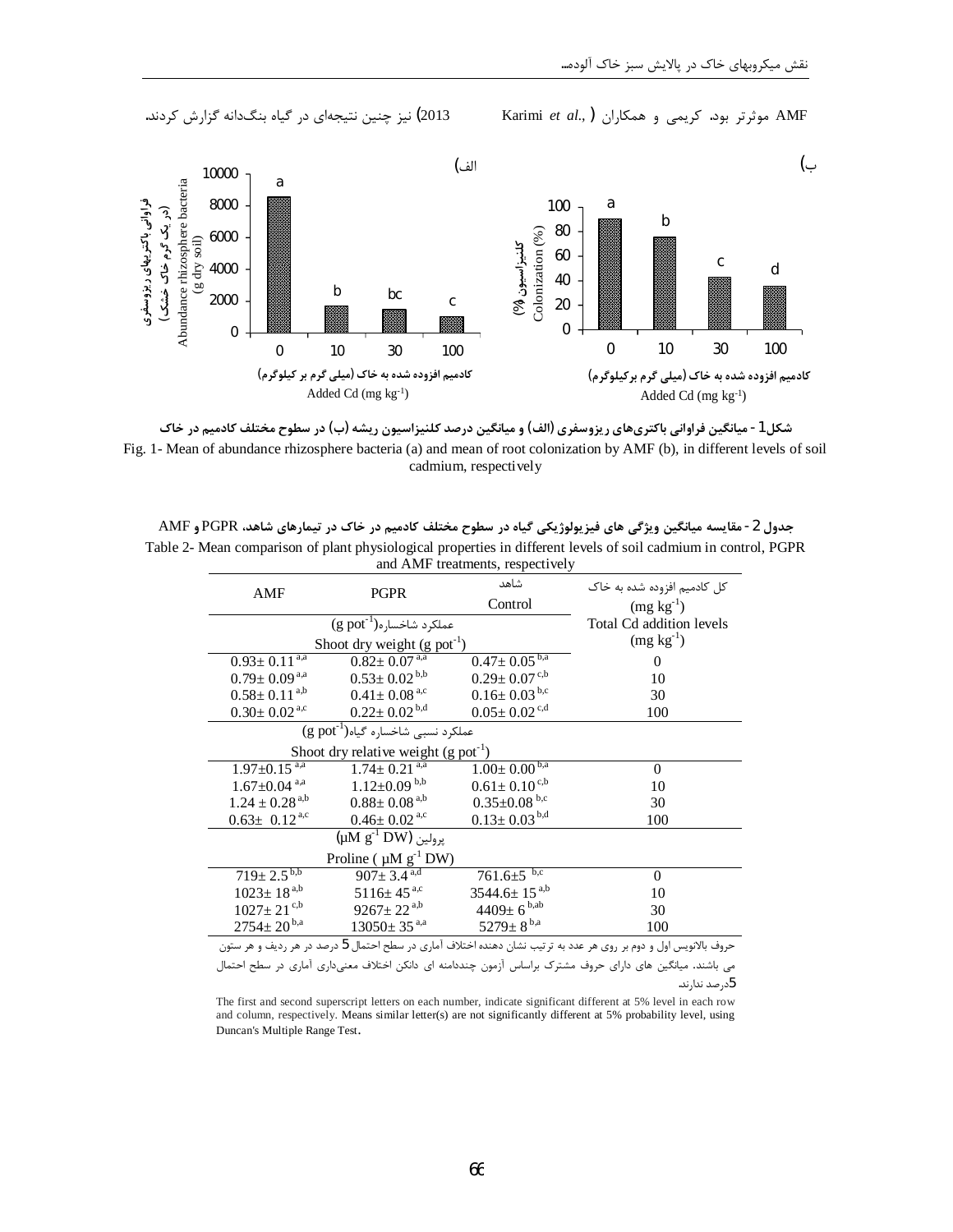#### جدول 3- مقایسه میانگین مقادیر غلظت کادمیم شاخساره، کادمیم استخراج شده و غلظت کادمیم در ریشه گیاه در سطوح مختلف

کادمیم در خاک در تیمارهای شاهد، PGPR و AMF

Table 3- Mean comparison of concentration of shoot Cd, extracted Cd and root Cd in different levels of soil Cd in control, PGPR and AMF treatments

| <b>PGPR</b><br>AMF                                  | شاهد                           | کل کادمیم افزوده شده به خاک     |                          |  |  |
|-----------------------------------------------------|--------------------------------|---------------------------------|--------------------------|--|--|
|                                                     |                                | Control                         | $(mg kg^{-1})$           |  |  |
| $\rm (mg\ kg^{\text{-}1})$ غلظت کادمیم شاخساره گیاه |                                |                                 | Total Cd addition levels |  |  |
| Shoot Cd concentration (mg pot <sup>-1</sup> )      |                                |                                 | $(mg kg-1)$              |  |  |
| $1.9 \pm 0.2^{b,c}$                                 | $2.9 \pm 0.3^{a,b}$            | $1.4 \pm 0.2$ <sup>c,b</sup>    | $\Omega$                 |  |  |
| $29.2 \pm 3.9$ <sup>c,b</sup>                       | 53.6 $\pm$ 20.8 <sup>a,a</sup> | $36.0 \pm 5.7^{b,a}$            | 10                       |  |  |
| $30.0 \pm 1.5^{a,b}$                                | $51.9 \pm 6.8$ <sup>a,a</sup>  | 43.9 $\pm$ 13.3 <sup>a,a</sup>  | 30                       |  |  |
| $38.6 \pm 2.2$ <sup>a,a</sup>                       | $61.6 \pm 6.9^{a,a}$           | $40.2 \pm 7.7$ <sup>a,a</sup>   | 100                      |  |  |
| كادميم استخراج شده (11g pot)                        |                                |                                 |                          |  |  |
| Extracted Cd (mg pot <sup>-1</sup> )                |                                |                                 |                          |  |  |
| $1.9 \pm 0.30^{4,c}$                                | $2.4 \pm 0.08^{a,b}$           | $0.7 \pm 0.06^{\rm b,c}$        | $\Omega$                 |  |  |
| $21.8 \pm 0.86$ <sup>a,a</sup>                      | $22.7 \pm 10.0^{a,a}$          | $9.0 \pm 0.91^{b,a}$            | 10                       |  |  |
| $16.8 \pm 3.6$ <sup>a,ab</sup>                      | $22.1 \pm 3.86^{a,a}$          | $7.4 \pm 3.89^{\mathrm{b, ab}}$ | 30                       |  |  |
| $10.8 \pm 0.62$ <sup>a,b</sup>                      | $13.3 \pm 2.8$ <sup>a,ab</sup> | $2.2 \pm 0.71$ <sup>b,bc</sup>  | 100                      |  |  |
| $\rm (mg\; pot^{-1})$ غلظت کادمیم در ریشه           |                                |                                 |                          |  |  |
| Root Cd concentration (mg pot <sup>-1</sup> )       |                                |                                 |                          |  |  |
| 5.7 $\pm$ 0.5 $\degree$                             |                                |                                 | $\Omega$                 |  |  |
| $16.8 \pm 0.3^{\mathrm{b}}$                         |                                |                                 | 10                       |  |  |
| $27.9 \pm 4^{\text{ a}}$                            |                                |                                 | 30                       |  |  |
| $34.6 \pm 5.1$ <sup>a</sup>                         |                                |                                 | 100                      |  |  |

حروف بالانویس اول و دوم بر روی هر عدد به ترتیب نشان دهنده اختلاف آماری در سطح احتمال 5درصد در هر ردیف و هر ستون می باشند. میانگین های دارای حروف مشترک براساس آزمون چنددامنه ای دانکن اختلاف معنی داری آماری در سطح احتمال 5درصد ندارند. (-) به معنی

عدم كفايت وزن خشك ريشهها جهت تعيين غلظت فلز

The first and second superscript letters on each number, indicate significant different at 5% level in each row and column, respectively. Means similar letter(s) are not significantly different at 5% probability level, using Duncan's Multiple Range Test. (-) Means the inadequacy of the dry weight of the roots to determine the concentration of the metal.





| عملكرد نسبي شاخساره، درصد كلنيزاسيون،        | نتیجەگیری کلی                                 |
|----------------------------------------------|-----------------------------------------------|
| فراوانی باکتریهای ریزوسفری کاهش و مقدار      | به طور كلى نتايج اين تحقيق نشان داد هر چند با |
| پرولین و غلظت کادمیم در شاخساره افزایش یافت، | افزایش غلظت کادمیم در خاک مقادیر عملکرد،      |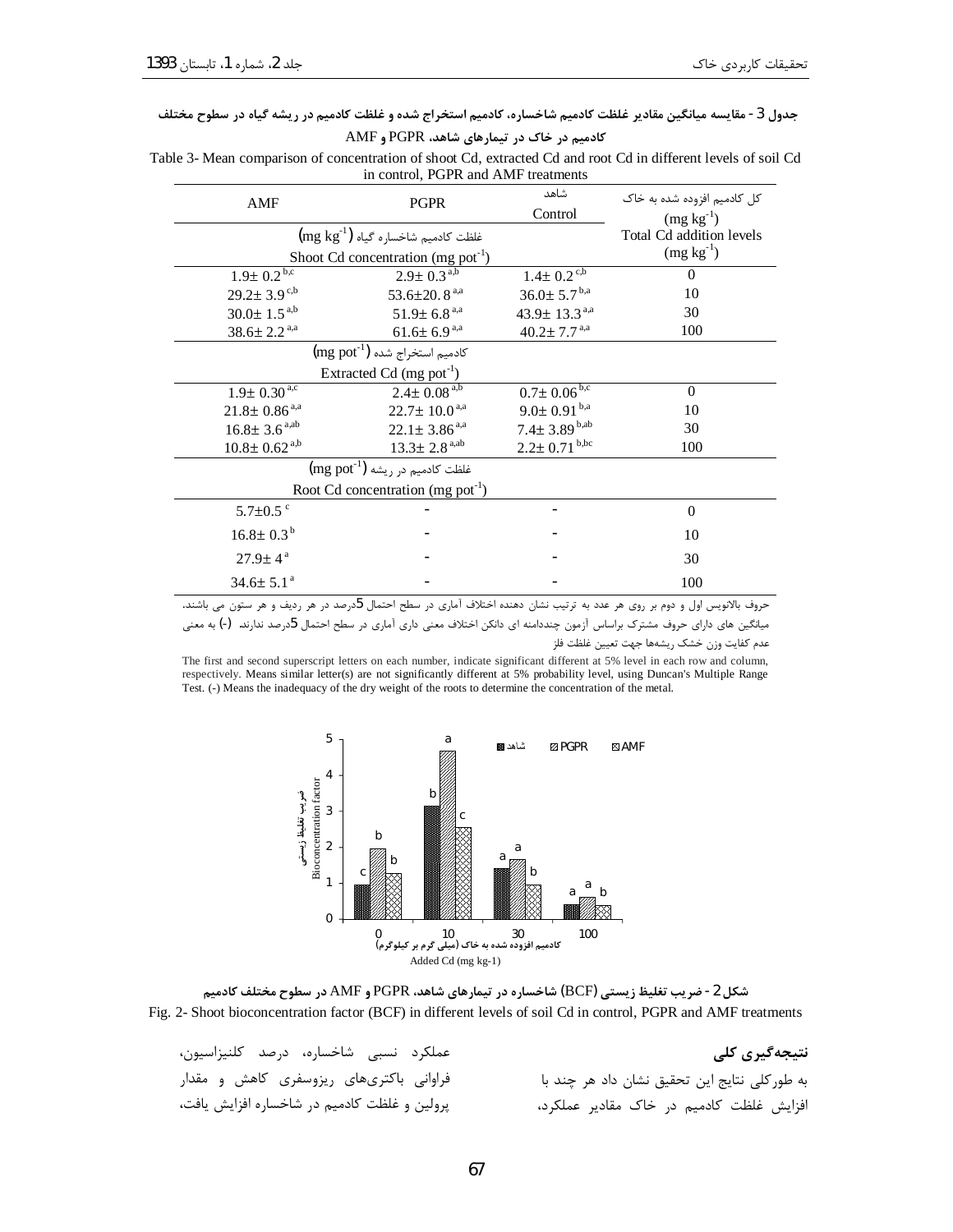که میکروبهای مورد مطالعه عواملی نوید بخش برای کاهش سمیت کادمیم در گیاه خارزنبابا و افزایش كارآيي پالايش سبز كادميم توسط گياه هستند. اما مایه زنی با گونههای قارچ یشه و باکتریهای محرک رشد سبب شد که اثرات سمیت کادمیم بر این گیاه به طور چشمگیری کاهش یافته و آستانه تحمل گیاه افزایش یابد. میتوان نتیجهگیری کرد

#### **References**

- Abou-Shanab RA Angle JS and Ghaney RL. 2006. Bacterial inoculants affecting nickel uptake by Alyssum murale from low, moderate and high Ni soils. Soil Biology and Biochemistry, 38: 2886-2889.
- Arriagada CA, Herrera MA and Ocampo JA. 2005. Contribution of arbuscular mycorrhizal and saprobe fungi to the tolerance of *Eucalyptus globulus* to Pb. Water, Air and Soil Pollution, 166: 31-47.
- Arshad M, Saleem M and Hussain S. 2007. Perspectives of bacterial ACC deaminase in phytoremediation. Trends in Biotechnology, 25: 356–362.
- Awotoye OO, Adewole MB, Salami AO and Ohiembor MO. 2009. Arbuscular mycorrhiza contribution to the growth performance and heavy metal uptake of Helianthus annuus LINN in pot culture. African Journal Environment Science and Technology, 3: 157-163.
- Bates L, Waldren RP, Teare ID. 1973. Rapid determination of free proline for water-stress studies. Plant and Soil, 39: 205-207.
- Belimov AA, Sarfronova VI and Mimura T. 2002. Response of spring rape to inoculation with plant growth-promoting rhizobacteria containing 1-aminocyclipropane-1-carboxylate deaminase depends on nutrient status of the plant. Candian Journal of Microbiology, 48: 189-199.
- Cariny T. 1995. The Reuse of Contaminated Land John Wiley and Sons Ltd. Publisher. 219 p.
- Carter MR and Gregorich EG. 2008. Soil sampling and methods of analysis (2<sup>nd</sup> ed). CRC Press Boca Raton, Florida, 1204 p.
- Chen SK, Edwards CA and Subler S. 2001. Effects of the fungicides benomyl, captan, chlorothalonil on soil microbial activity and nitrogen dynamics in laboratory incubations. Soil Biology and Biochemistry, 33: 1971-1980.
- Clark RB and Zeto SK. 2000. Mineral acquisition by arbuscular mycorrhizal plants. Journal Plant Nutrition, 23: 867-902.
- Dary M, Chamber-Perez MA, Palomares AJ and Pajuelo E. 2010. In situ phytostabilisation of heavy metal polluted soils using *Lupinus luteus* inoculated with metal resistant plant-growth promoting rhizobacteria. Journal of Hazardous Material, 177: 323-330.
- Das P, Samantaray S, Routm GR. 1997. Studies on cadmium toxicity in plants: A review. Environmental Pollution, 98: 29–36.
- Diaz G, Azcon-Aguilar C and Honrubia M. 1996. Influence of arbuscular mycorrihza on heavy metal (Zn and Pb) uptake and growth of Lygedum spartum and Anthyllis cytisoides. Plant and Soil, 180: 241-249.
- Giovannetti, M, and B. Mosse. 1980. An evaluation of techniques for measuring vesicular arbuscular mycorrhizal infection in roots. New Phytologist, 84: 489-500.
- Hovsepyan A and Greipsson S. 2004. Effect of arbuscular mycorrhizal fungi on phytoextraction bycorn (Zea mays) of lead-contaminated soil. International Journal of Phytoremediation, 6: 305-321.
- Joner EJ and Leyval C. 1997. Uptake of Cd by roots and hyphae of a Glomus mosseae/Trifolium *subterraneum* mycorrhiza from soil amended with high and low concentrations of cadmium. New Phytologist, 135: 353-360.
- Kaldorf M, Kuhn AJ,. Schroder WH, Hildebrandt U and Bothe H. 1999. Selective element deposits in maize colonized by a heavy metal tolerance conferring arbuscular mycorrhizal fungus. Journal of Plant Physiology, 154: 718-728.
- Kamney AA and Lelie DV. 2000. Chemical and biological parameters as tools to evaluate and improve heavy metal phytoremediation. Bioscience Reports, 20: 239-258.
- Karimi A, Khodaverdiloo H. and Rasoli-sadaghiani MH. 2013. Induction effect of some species of Glomus and Pseudomonas in phytoremediation of soil Pb by Hyoscyamus niger. Journal of Soil and Water Science, 23: 227-243. (In Persian).
- Karimi A, Khodaverdiloo H and Rasouli-Sadaghiani MH. 2011. Effect of plant growth-promoting organisms on growth and yield 0f pasture plant (Onopordon acanthium) in a lead contaminated soil. 12<sup>th</sup> Iranian Soil Science Congress, 3-5 September 2011, Tabriz, Iran.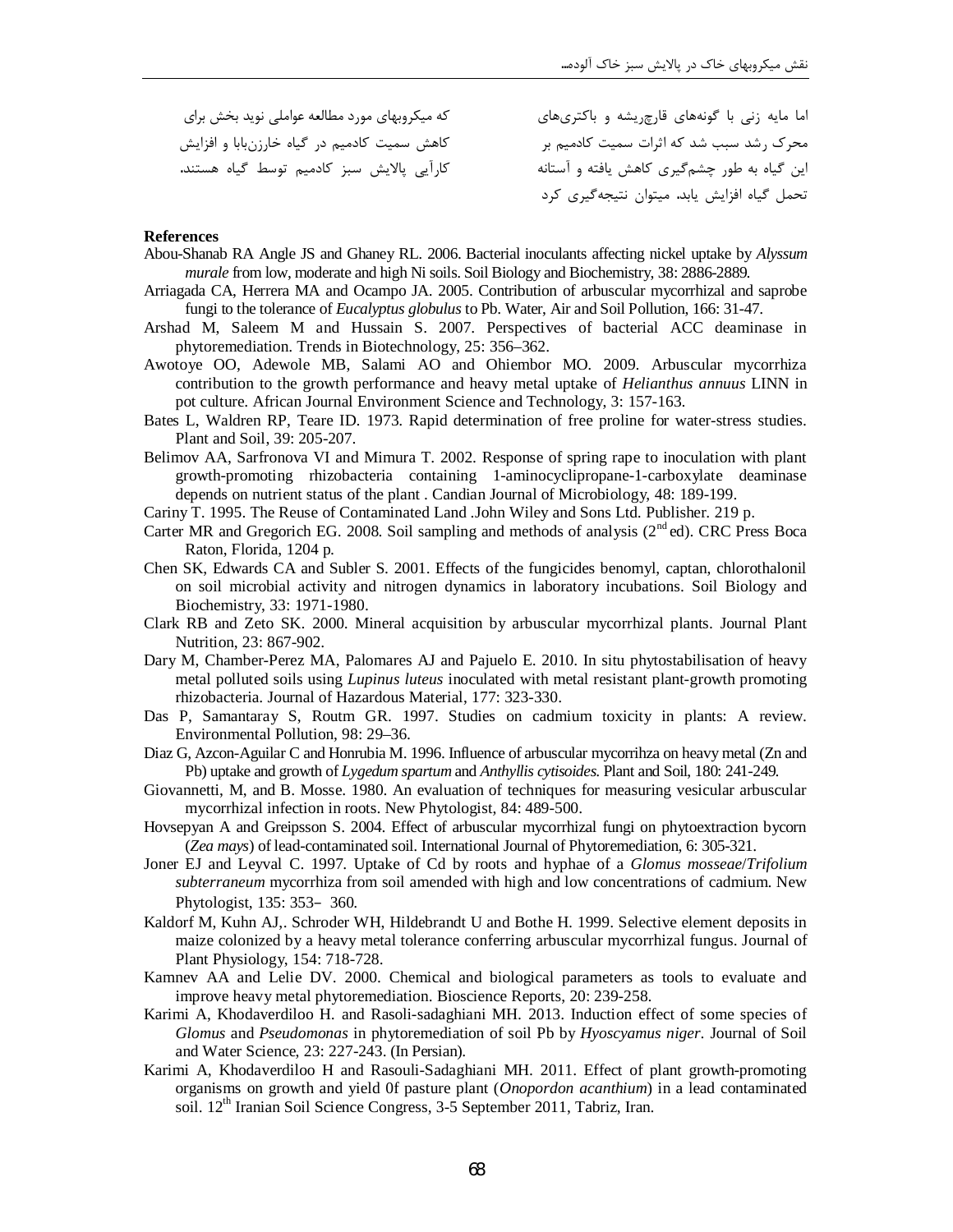- Kazemalilou S, Rasouli-Sadaghiani MH. 2012. Effect of soil cadmium pollution on some physiological parameters of Hyoscyamus plant in presence/absence of growth-promoting microorganisms. Water and Soil Sciences, 22: 17-30. (In Persian).
- Kazemalilou S, Rasouli-Sadaghiani MH, Khodaverdiloo H and Barin M. 2013. Soil Cd contamination and evaluation of its effects on soil biological quality and plant growth. Applied Soil Research, 1: 24-40. (In Persian).
- Khan AG. 2005. Mycorrhizas and phytoremediation. *In*: Willey N, (ed.). Method in biotechnology phytoremediation: Methods and reviews. Totowa, USA, Humana Press, 494p.
- Khodaverdiloo H. 2006. Modeling phytoremediation soils polluted with cadmium and lead. PhD thesis. Tarbiat Modares University, Tehran, Iran. 131p. (In Persian).
- Khodaverdiloo H, Rahmanian M, Rezapour S, Ghorbani Dashtaki Sh, Hadi H and Han FX. 2012. Effect of wetting-drying cycles on redistribution of lead in some semi-arid zone soils spiked with a lead salt. Pedosphere, 22: 304–313.
- Khodaverdiloo H, Rasouli-Sadaghiani MH and Karimi A. 2013. Influence of microbial inoculation of a Pb-contaminated soil on growth, some physiological properties, and uptake and translocation of Pb, Fe, and Zn by Centaurea (*Centaurea cyanus*). Journal of Soil Management and Sustainable Production, 3: 75-93. (In Persian).
- Khodaverdiloo HS, Ghorbani h, Dashtaki Sh and Rezapour S. 2011. Lead and cadmium accumulation potential and toxicity threshold determined for land cress (*Barbarea verna*) and spinach (Spinacia oleracea L.). International Journal of Plant Production, 5: 275-281.
- Ma Y, Prasad MNV, Rajkumar M and Freitas H. 2011. Plant growth promoting rhizobacteria and endophytes accelerate phytoremediation of metalliferous soils. Biotechnology Advances, 29: 248–258.
- Malcova R, Rydlova J and Vosatka M. 2003. Metal-free cultivation of *Glomus sp.* BEG 140 isolated from Mn-contaminated soil reduces tolerance to Mn. Mycorrhiza, 13: 151-157.
- Marschner H and Dell B, 1994. Nutrient uptake in mycorrhizal symbiosis. Plant and Soil, 159: 89-102.
- Metwally A, Finkemeier I, George M, and Dietz KJ. 2003. Salicylic acid alleviates the cadmium toxicity in barley seedlings. Plant Physiology, 132: 272-281.
- Munns R, Husain S, Rivelli AR, James RA, Condon AG, Lindsay MP, Lagudah ES, Schachtman DP and Hare RA. 2002. Avenues for increasing salt tolerance of crops and the role of physiologically based selection traits. Plant and Soil, 247: 93-105.
- Oudeh M, Khan M and Scullion J. 2002. Plant accumulation of potentially toxic elements in sewage sludge as affected by soil organic matter level and mycorrhizal fungi. Environmental Pollution, 6: 293–300.
- Punamiya P, Datta R, Sarkar D, Barber S, Patel M and Da P. 2010. Symbiotic role of *Glomus mosseae* in phytoextraction of lead in vetiver grass (*Chrysopogon zizanioides* L.). Journal of Hazardous Materials, 177: 465-474.
- Rasouli-Sadaghiani MH, Khavazi K, Rahimian H, Malekoti MJ and Asadi Rahmani H. 2006. Evaluation of potential of native strains of *Pseudomonas* in wheat rhizosphere for sidrophore production. Journal of Water and Soil Science, 20:133-143. (In Persian).
- Salt DE, Blaylock M, Kumar NP, Dushenkov V, Ensley BD, Chet I and Raskin I. 1995. Phytoremediation: a novel strategy for the removal of toxic metals from the environment using plants. Nature Biotechnology, 13: 468 - 474.
- Sanita di, Toppi L and Gabbrielli, R. 1999. Response to cadmium in higher plants: A review. Environmental and Experimental Botany, 4: 105–130.
- Sharifi Z, Safari Sinegani AA and Shariati S. 2012. Potential of indigenous plant species for the phytoremediation of arsenic contaminated land in Kurdistan (Iran). Soil and Sediment Contamination an International Journal, 21: 557-573.
- Tutin TG, Heywood VH, Burges NA, Moore DM, Burges NA, Valentine DH, Walters SM and Webb DA. 1976. Flora Europaea, vol 4, Cambridge University Press, 629p.
- Vassilev A and Yordanov I. 1997. Reductive analysis of factors limiting growth of cadmium treated plants review. Plant Physiology, 23: 114-133.
- Verma P, George KV and Singh HV. 2007. Modeling cadmium accumulation in radish, carrot, spinach and cabbage. Applied Mathematical Modeling, 31(8): 1652–1661.
- Vessey JK. 2003. Plant growth promoting rhizobacteria as biofertilizer. Plant and Soil, 255: 271- 586.